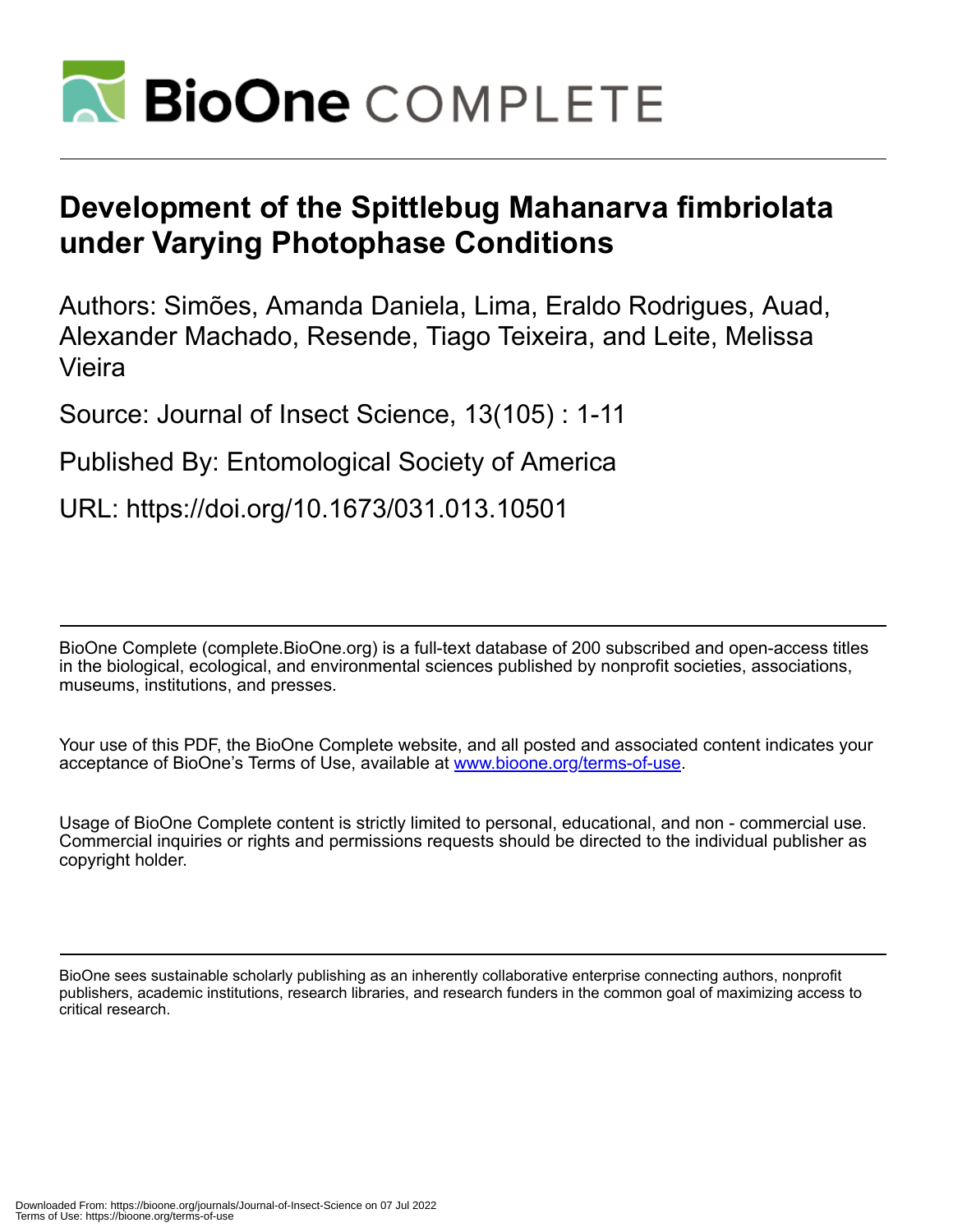

# **Development of the spittlebug** *Mahanarva fimbriolata* **under varying photophase conditions**

Amanda Daniela Simões<sup>i</sup>, Eraldo Rodrigues Lima<sup>i</sup><sub>,</sub> Alexander Machado Auad<sup>2a</sup>, Tiago Teixeira Resende<sup>2</sup>, Melissa Vieira Leite<sup>2</sup>

<sup>1</sup>Entomology Department, Federal University of Viçosa, Viçosa-MG, Cep 36571-000, Brazil  $^2$  Embrapa Dairy Cattle Research Center, Cep 36038-330, Juiz de Fora – MG, Brazil

# **Abstract**

The effects of varying photophase conditions on biological parameters of *Mahanarva fimbriolata* (Stal) (Hemiptera: Cercopidae), nymphs and adults were evaluated. Eggs of a late developmental stage were placed near sugarcane roots (cultivar RB739735) maintained in a greenhouse (21  $\pm$  7°  $C$ ,  $90 \pm 10\%$  RH). Nymphs and adults were exposed to the following photophase conditions: a) 13:11 L:D as nymphs and adults, b) 13:11 as nymphs and 12:12 as adults, c) 12:12 as nymphs and adults, and d) 12:12 as nymphs and 13:11 as adults. Exposure of nymphs to 13 hr of light significantly reduced the duration of the nymphal stage and the number of nymphs that matured to adults. The duration of the nymphal stage was longer in individuals developing into females than in those developing into males. There was an increase in the longevity of adults kept at 13 hr of light since the nymphal stage. The average longevity of adult males and females was approximately the same. The sex ratio was similar under all photophase conditions. The life cycle of insects kept at 12 and 13 hr of light during nymphal and adult stages respectively was extended. The total life cycle was significantly longer in *M. fimbriolata* females than males. The different photophase conditions did not affect the reproductive potential of *M. fimbriolata*. Females produced more diapausing than non-diapausing eggs, except when under 13- and 12-hr light conditions. There was no significant difference in the number of diapausing and non-diapausing eggs produced by females under the other photophase conditions.

**Keywords:** biology, photoperiod, sugarcane

**Correspondence:** <sup>a</sup> alexander.auad@embrapa.br **Received:** 6 October 2011 **Accepted:** 19 June 2013 **Published:** 7 October 2013

**Copyright:** This is an open access paper. We use the Creative Commons Attribution 3.0 license that permits unrestricted use, provided that the paper is properly attributed. **ISSN:** 1536-2442 | Vol. 13, Number 105

#### **Cite this paper as:**

Simões AD, Lima ER, Auad AM, Resende TT, Leite MV. 2013. Development of the spittlebug *Mahanarva fimbriolata* under varying photophase conditions. *Journal of Insect Science* 13:105. Available online: http://www.insectscience.org/13.105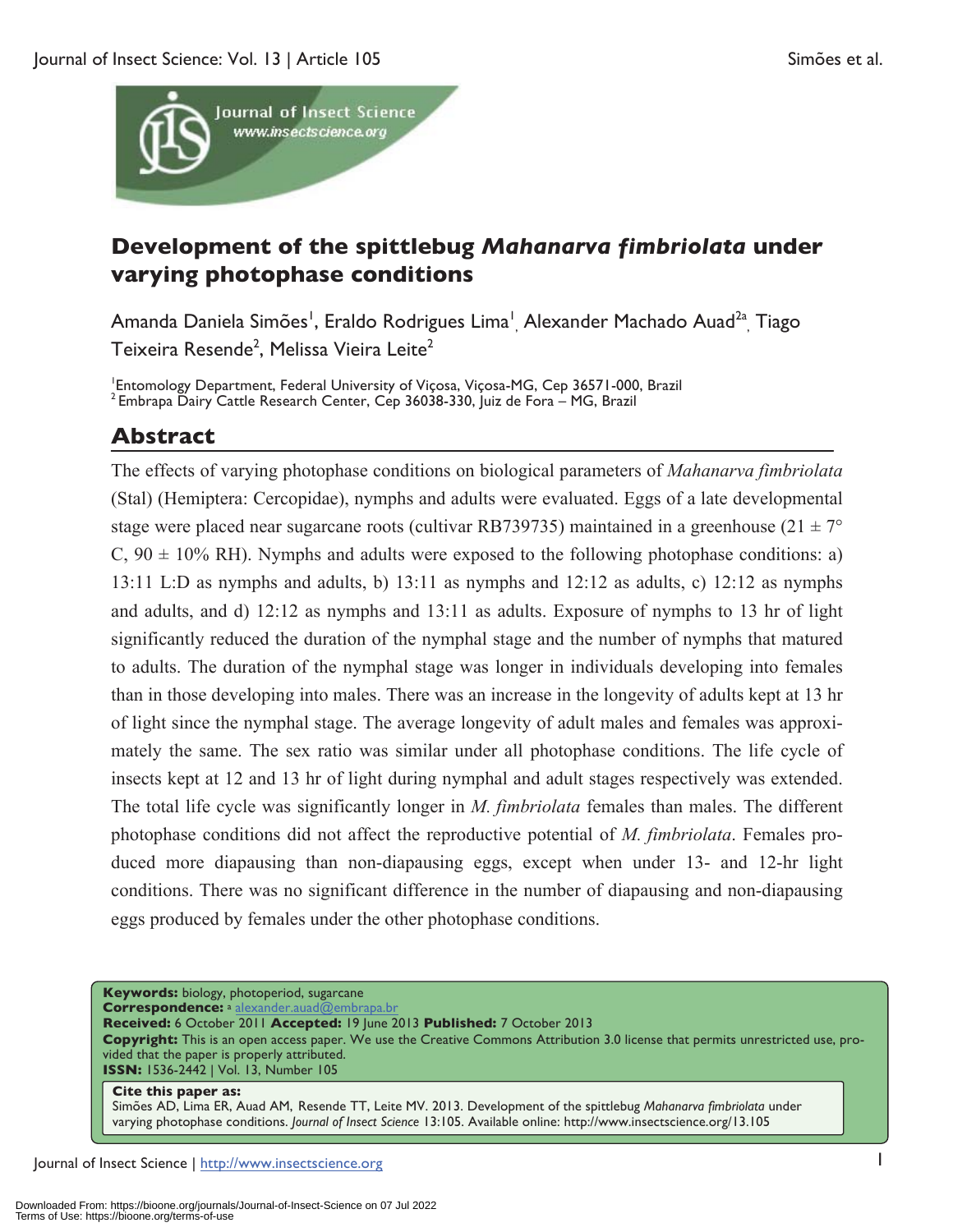Spittlebugs occur in various parts of the world, but are most common in tropical and subtropical regions (Fewkes 1969). Species in the genus *Mahanarva* occur in Costa Rica, Panama, and throughout South America. *Mahanarva* contains 32 species, some of which are pests of grasses or sugarcane (Peck 2004). Nymphs of *Mahanarva fimbriolata* (Stal) (Hemiptera: Cercopidae) cause physiological disorders in their host plants by piercing plant tissues with their mouthparts, which reach vessels of the woody root, xylem, and phloem, deteriorating these vessels and thus preventing the flow of water and nutrients throughout the plant (Garcia et al. 2006). The feeding behavior of adults causes the symptom known as "burning of sugarcane" as a result of toxins being injected into plants tissues, causing a reduction in the size and thickness of the internodes (Guagliumi 1972, 1973).

Climatic factors such as temperature, rainfall, high humidity, and photoperiod during spring and summer seasons in tropical regions influence the duration of the life cycle, number of population peaks, and consequently, the number of spittlebug generations per year (Mendonça 1996). During autumn and winter, seasons when climatic conditions are unfavorable for development of *M. fimbriolata*, there is a significant reduction in nymphs and adults in the field because eggs increasingly enter a state of diapause.

Climatic factors can greatly influence the population dynamics of *M. fimbriolata*. For example, daily changes of 10 or 15 min in day length (photophase) can cause significant reductions or accelerations in growth, maturation, and oviposition rates (Denlinger 2002). In addition, adding 1 hr of light to the photophase can convert individuals from one

**Table 1.** Different photoperiods (L:D) to which *Mahanarva*  **finduction finduction** *finduction finduction finduction finduction finduction finduction finduction finduction finduction finduction finduction finduction finduction*

| <b>Treatment Nymphs Adults</b> |       |       |
|--------------------------------|-------|-------|
|                                | 13:11 | 13:11 |
|                                | 13:11 | 12:12 |
|                                | 12:12 | 12:12 |
|                                | 12:12 | 13:11 |

pattern of development to another (Nishizuka et al. 1998; Hastings 2001). Based on this assumption, it was hypothesized that *M. fimbriolata* maintained with a photoperiod of 13:11 L:D (nymphal stage) and 13:11 (adult stage) and 13:11 (nymphal stage) and 12:12 (adult stage) would give rise to significantly higher densities of nymphs and adults. It was also hypothesized that maintaining *M. fimbriolata* with a photoperiod of 12:12 L:D (nymphal stage) and 12:12 (adult stage) and 12:12 (nymphal stage) and 13:11 (adult stage) would result in a significant reduction of nymphs and adults and an increase in diapausing eggs. This study assessed the influence of 12:12 L:D and 13:11 photoperiods, constant or alternated, between nymphal and adult stages of *M. fimbriolata* on the duration of these stages and life cycle (nymphal plus adult stages), sex ratio, reproduction, and production of diapausing, non-diapausing, and nonviable eggs.

# **Materials and Methods**

Approximately 1,000 *M. fimbriolata* adults were captured using standard entomology nets during two consecutive days of collection in sugarcane plots (cultivar RB739735) at the Coronel Pacheco Experimental Field of the Embrapa Dairy Cattle Research Center (www.embrapa.br/) during the second fortnight of September 2008. Later, the specimens were transferred to the laboratory, and males and females were separated. Fifty couples were released inside transparent acrylic cages  $(30 \times 30 \times 60$  cm), each containing 4 sugarcane plants (60 days old, cv. RB73-9735), maintained in PVC containers (10 cm high  $\times$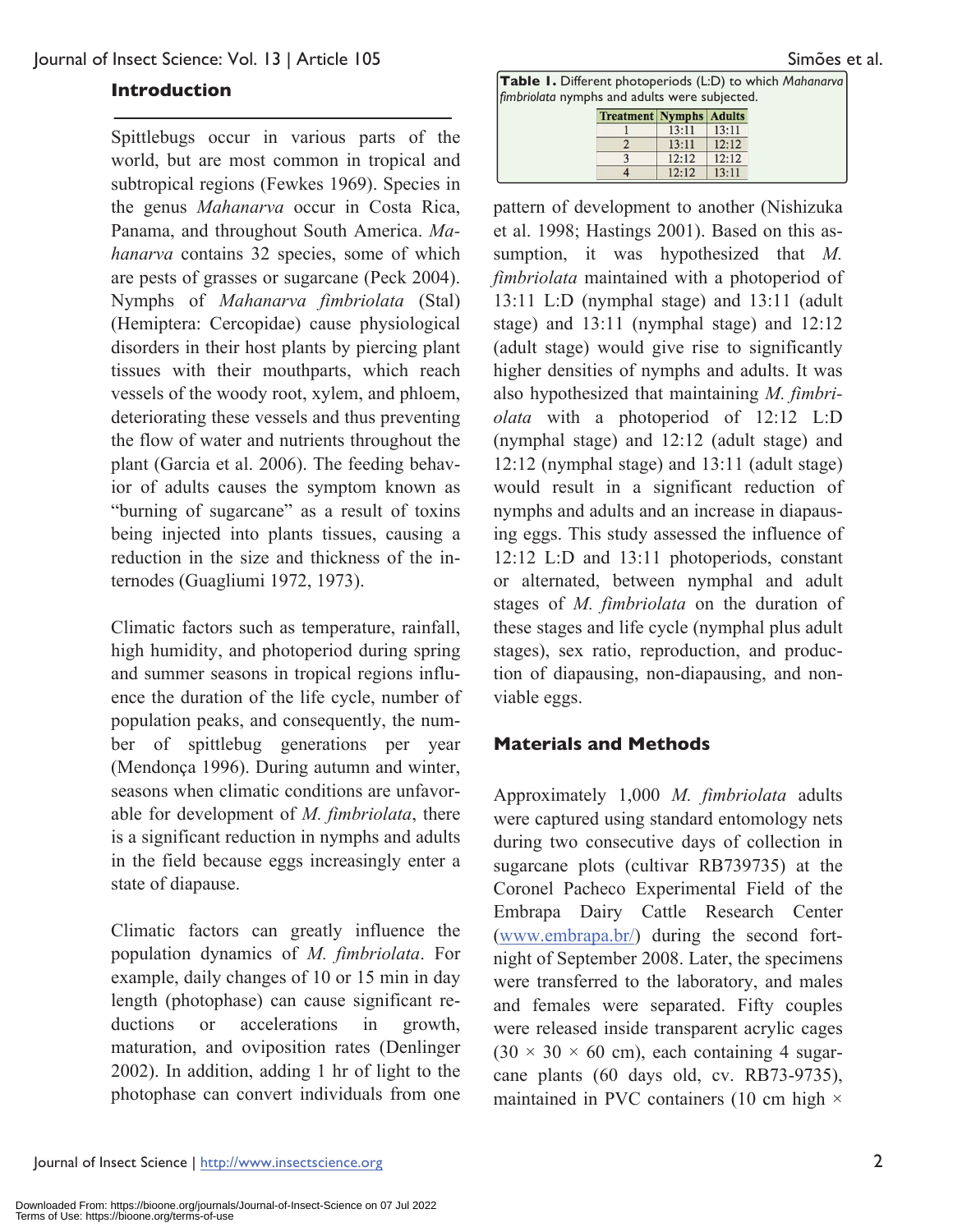7.5 cm in diameter) in the laboratory. A cover was placed on top of the container, under which a section of gauze moistened with distilled water was kept, which served as an oviposition substrate. For the removal of eggs deposited on the substrate, the gauze was placed on a set of sieves and subjected to water jets so that the eggs were held at the thinnest sieve (400-µm mesh size). Eggs were placed in petri dishes (2 cm high  $\times$  5 cm in diameter) lined with moistened filter paper and kept in a climatic chamber at  $28^{\circ}$  C,  $70 \pm$ 10% RH, and a 14:10 L:D photoperiod. The filter paper was moistened daily, and embryonic development was observed up to the stage E4, close to hatching. This stage is characterized as the one in which eggs have two red spots on each side of the operculum, corresponding to the eyes, and larger red spots representing the nymphas abdominal pigments (Peck 2002). These eggs were used in the tests to obtain nymphs and adults.

To ensure uniformity of treatments within the greenhouse, 100-W lamps remained on daily for 13 hr. Cages were covered with white voile fabric. In order to simulate dark periods, black voile fabric covered the white caps in the periods corresponding to the scotophase of each treatment. The average reduction of light incidence within each experimental unit during the light regimes (white cloths) and scotophase (white cloths covered by black cloths) was 15% and 65%, respectively, compared to the light incidence inside the greenhouse. The incident light was recorded with a Decagon LP80 Canopy Analyzer (www.decagon.com).

Photophase conditions used during immature and adult stages of *M. fimbriolata* were selected from the average light incidence in months during which a greater number of normal, non-diapausing eggs were found (i.e.,

from September to March: 13 hr) or in months during which a greater number of diapausing eggs were found (i.e., from April to August: 12 hr). Photoperiod records were obtained through the Observatiório Nacional (2008) based in Coronel Pacheco, Minas Gerais, Brazil, which was also the sampling site for *M. fimbriolata* adults used in this test.

For tests with nymphs, eggs were obtained at stage E4 (from a breeding colony), and 50 eggs were placed on each 60-day-old sugarcane plant (cv. RB73-9735) potted within cages with metal frames (70 cm  $\times$  40 cm  $\times$  40 cm) and covered with voile fabric to simulate the photoperiods so that nymphs were subjected to 12:12 L:D or 13:11. Biological parameters relating to the duration of the nymphal stage, regardless of sex, and nymphs that developed into adults were evaluated.

For tests with adults, 5 *M. fimbriolata* adult couples (newly emerged) were placed in clear plastic cylindrical cages (50 cm high  $\times$  10 cm in diameter) containing a 60-day-old sugarcane plant (cv. RB73-9735). A section of gauze moistened with distilled water encircled the base of each cage to serve as an oviposition substrate. These breeding units were kept in cages of steel covered with voile (as described above) to simulate photoperiods. The experimental treatments were: adults from nymphs maintained at 13:11 L:D were subjected to a photoperiod of 13:11 (treatment 1) or 12:12 (treatment 2), and adults from nymphs maintained at 12:12 L:D were subjected to photoperioids of 12:12 (treatment 3) or 13:11 (treatment 4) (Table 1). The longevity of all adults, longevity of males and females, total life cycle duration, total life cycle duration of males and females, and the sex ratio were evaluated. Eggs from each treatment were placed in Petri dishes lined with filter paper moistened with distilled water and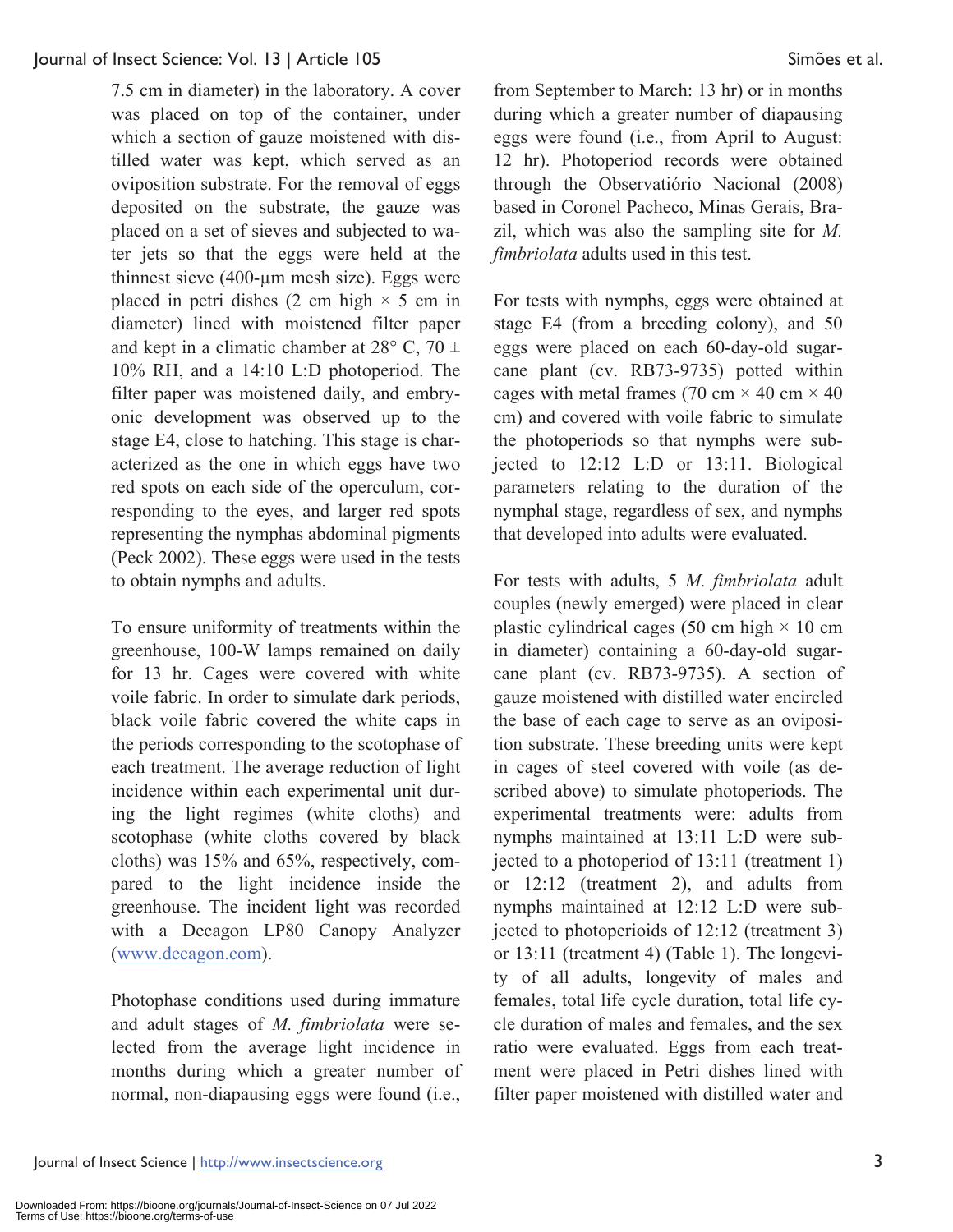





kept in climate chambers at  $28^{\circ}$  C,  $70 \pm 10\%$ RH, and the same photophase conditions as those of the adults. The egg viability was checked daily. Eggs were classified according to the criteria adopted by Castro et al. (2005), in which nymphs whose eggs hatch during the first 30 days are non-diapausing and those that hatch after this period are diapausing. The number of normal, diapausing, and non-viable eggs, and the total average number of eggs laid per female, were recorded each day. Temperature and RH were recorded using a portable thermo-hygrograph kept inside the climate chambers; the average values obtained were  $21 \pm 7^{\circ}$  C and  $90 \pm 10\%$  RH.

A randomized block design in a factorial arrangement with 20 replications of two photophases (12:12 hr and 13:11 hr) for the nymphal stage, and depending on the pho-

tophase conditions, 10 replications for the adult stage, was used. The ANOVA and the means compared by the Scott and Knott test at a 5% significance level were used.

### **Results**

The duration of the nymphal stage was significantly shorter (F = 24.94, df = 1,  $p < 0.0001$ ) for nymphs reared with a photoperiod of 13:11 L:D compared to nymphs reared with a photoperiod of 12:12 (Figure 1A). The same result was verified when separately analyzing the nymphs developing into females  $(F =$ 17.72, df = 1,  $p = 0.0001$ ) and males (F = 12.32, df = 1, *p* = 0.0009) (Figure 1B). The duration of the nymphal stage of insects giving rise to females was longer than that resulting in males when the immature insects were maintained with a photoperiod of both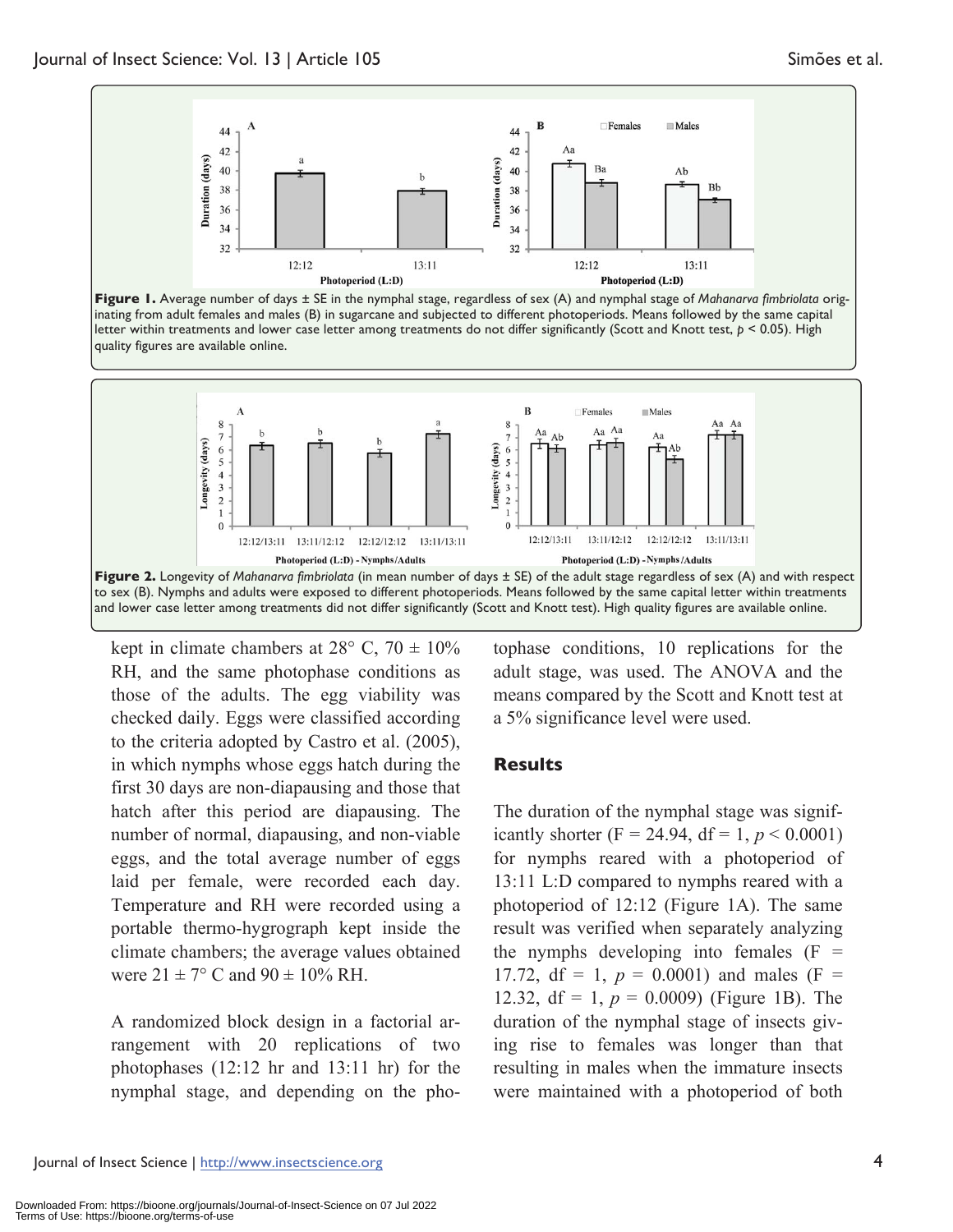

the same capital letter within treatments and lower case letter among treatments do not differ significantly (Scott and Knott test). High quality figures are available online.

12:12 L:D ( $F = 15.07$ ,  $df = 1$ ,  $p = 0.0003$ ) and 13:11 (F = 10.12, df = 1,  $p = 0.0024$ ) (Figure 1B).

In regards to the adult stage of *M. fimbriolata*, it was found that a 13:11 L:D photoperiod beginning at nymph outbreak caused significantly higher changes in adult longevity  $(F = 3.60, df = 3, p = 0.0183)$ . In treatments with alternating photoperiods, depending on the development stage of the insect and the treatment in which the photoperiod was 12:12 L:D for both stages, longevities were significantly equal (Figure 2A). Regardless of the photoperiod, the average longevity between males and females was significantly equal. Among photoperiods, the same duration of the adult stage in females was found  $(F = 0.93, df)$  $= 3$ ,  $p = 0.432$ ); however, males kept in photoperiods of 12:12 L:D (nymphal stage) and 13:11 (adult stage) and 12:12 (both nymphal and adult stages) lived for significantly shorter periods (F = 3.262, df = 3,  $p = 0.0268$ ) (Figure 2B). Concerning the sex ratio, it was similar in the different photophase conditions and ranged from 0.39 to 0.48.

Considering the total life cycle (nymph and adult) in the treatments where the photoperiod was alternated depending on the stage of insect development, nymphs kept at a lower light incidence (12:12 L:D as nymphs, 13:11

as adults) showed an extension of the life cycle (F = 4.06, df = 3,  $p = 0.0105$ ). No significant difference was observed between the treatments that had constant photoperiods (12:12 L:D both as nymphs and adults and 13:11 both as nymphs and adults) and those that had a higher light incidence for nymphs (13:11 L:D for nymphs, 12:12 for adults) (Figure 3A).

The total life cycle of individuals that developed into females was longer than the total life cycle of individuals that developed into males in the photoperiod conditions of 12:12 L:D (nymphs) and 13:11 (adults), 12:12 (nymphs) and 12:12 (adults), and 13:11 (nymphs) and 13:11 (adults). Among photoperiod conditions evaluated, females lived significantly (F = 2.54, df = 3,  $p = 0.0637$ ) longer when they were maintained in the nymphal stage with a photoperiod of 12:12 L:D (Figure 3B). In those treatments where photoperiod conditions were alternated depending on the stage of insect development, males had high mean values ( $F = 2.78$ , d $f = 3$ , *p* = 0.0479) (Figure 3B).

The different photoperiods did not affect the average fertility (8.18–14.19 eggs per female), number of eggs per female per day (1.37– 2.31), or the total average number of eggs produced by *M. fimbriolata* (42.20–65.60).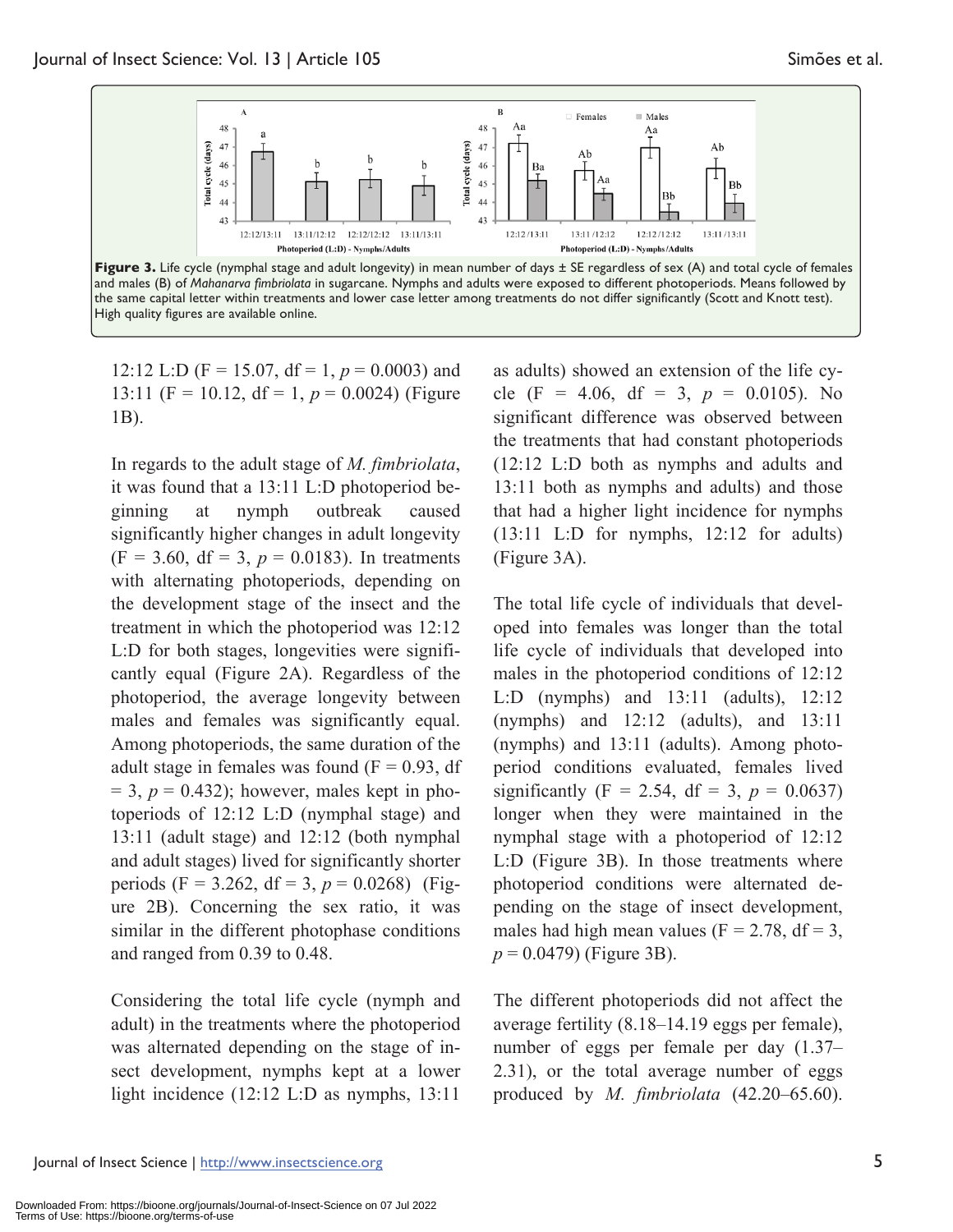

Regarding the classification of eggs, except for insects kept with a photoperiod 13:11 L:D (nymphs) and 12:12 (adults) light regime, where the average number of normal and diapausing eggs were statistically equal, the number of diapausing eggs produced was always higher than that of normal ones. Among the different photophase conditions, there was no significant difference in the number of normal ( $F = 1,51$ ,  $df = 3$ ,  $p = 0.2156$ ) and diapausing  $(F = 2.17, df = 3, p = 0.0957)$  eggs (Figure 4).

# **Discussion**

Factors such as temperature, availability of a suitable food source, and day length influence the development of the nymphal stage in spittlebugs. In addition, the interaction of photoperiod and temperature is important in enabling spittlebug development. According to Musolin and Ito (2008), nymphs of the *Orius* spp. developed at a significantly slower rate under 14 hr of light but at a faster rate at 10 and 16 hr of light at 20° C. However, under the same photoperiod conditions and higher temperatures (24° C and 28° C), the period of development reduced with increasing light incidence. Similarly, in our study, a 13-hr photophase reduced the nymphal stage of *M.* 

*fimbriolata.* In contrast, Garcia (2006) found no significant differences in development time when nymphs of the same species were under 10-, 12-, and 14-hr photoperiods.

The results obtained for the average duration of the nymphal stage of *M. fimbriolata* in different light regimes (12 or 13 hr) in our study were similar to those reported by Garcia et al. (2006) for the same species of spittlebug undergoing a 14-hr photoperiod. However, Garcia (2006) found lower values when nymphs were in 10-, 12-, and 14-hr photophase conditions.

Previous studies showed a variation in the length of the nymphal period in different light regimes for cercopids of the genus *Mahanarva*. Under laboratory conditions using a 12-hr photophase, Souza (1967) recorded a nymphal period of 60–70 days for *Mahanarva posticata*. Guagliumi (1969), using a 12-hr light regime, recorded a nymphal period varying from 36 to 90 days. Ribemboim and Cisneiros (1967) found that *Mahanarva indicata* had a nymphal period varying from 43 to 74 days under a 14-hr light regime. However, Rodriguez and Peck (2007) found an average nymphal period of 48.4 days for *Mahanarva andigena* under uncontrolled photoperiod conditions. Thus, there is high inter- and intraspecific variation in the duration of the nymphal stage of *Mahanarva*, even in similar photophase conditions. The observation that the nymphal stage of males was shorter than that of females in *M*. *fimbriolata* justifies the occurrence of males prior to females in population surveys of this pest for four consecutive years in Coronel Pacheco, MG, Brazil (A. M. Auad, personal observation). This finding coincides with those of Sotelo (2004), who recorded the emergence of males of *Aeneolamia varia* before females. According to Musolin and Ito (2008), the early emergence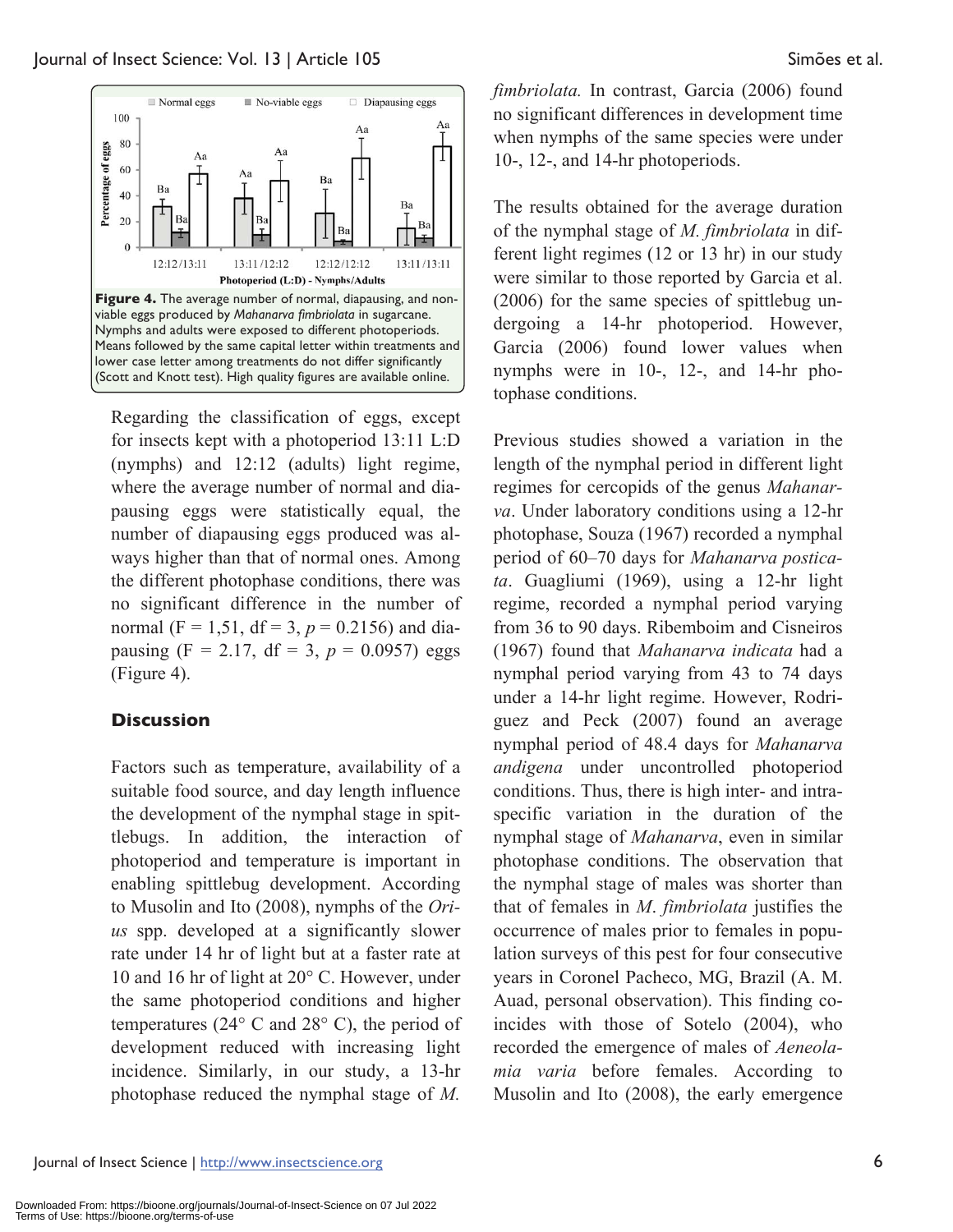of males is ecologically important because it ensures that males are ready to mate with females as soon as they emerge.

The duration of the nymphal stage of *M. fimbriolata* that originated from males or females was lower at a higher light incidence (13 hr). This response may be variable depending on the species, geographic region, and season. Musolin and Ito (2008) found a trigger signal to accelerate growth of *Orius* spp. nymphs in temperate regions subjected to reduced light incidence at the end of autumn. Moreover, early emergence allows more time for mating in autumn and accumulating fat reserves necessary for successful overwintering of females. The range of time required for the nymphal stage of *M. fimbriolata* originating from males or females in this study is similar to that found for the same species by Garcia et al. (2006) and Garcia (2006) under similar photophase conditions.

The longevity of *M. fimbriolata* decreased when maintained, at least during one of the stages, at a lower light regime. Garcia (2006) also observed a progressive reduction in the longevity of *M*. *fimbriolata* adults, regardless of sex, maintained at a 10-, 12-, or 14-hr photophase due to an increase in light exposure. Denlinger (2002) found that a small change of 10 or 15 min of daylight caused a significant change in the longevity of some species. On similar lines, Nishizuka et al. (1998) and Hastings (2001) found that a change of 1 hr of daylight modified the developmental state of individuals due to a change in photoperiod.

Contrary to what was observed during the immature stage in our study, photoperiod had no effect on the longevity between males and females. The interaction of the shortest day lengths during the nymphal stage reduced male longevity compared with those kept under the longest light regime in the immature stage. For females, light regimes had no effect on longevity. Similarly, Garcia (2006) found no significant difference in this parameter for both sexes in 10-, 12-, and 14-hr photoperiods, despite having observed a higher average longevity than that in our study. Grisoto (2008) also reported no differences in longevity between males and females during a 14-hr photophase. However, Garcia et al. (2006) reported significant differences in longevity between males and females in a 14-hr photophase.

Garcia et al. (2006) found adult longevities that were 3 times higher than those reported in our study for the same cercopid species under similar climatic conditions. This difference may be due to the plant species offered as food for insects, as evident in the work of Grisoto (2008), wherein the longevity was 2.5 times higher for males fed on sugarcane cultivar SP 80-1842 compared to those fed on *Brachiaria brizantha* cultivar IAC-BBS8.

The sex ratio of *M. fimbriolata* was similar to that described by Garcia et al. (2006), who found a 0.50 sex ratio in three successive generations when insects were under a 14-hr photophase. Grisoto (2008) found that sex ratio ranged from 0.35 to 0.76 in *M*. *fimbriolata*, although plant species had no effect on sex ratio.

When the photophase was alternated and exposed nymphs to a lower light incidence, the life cycle (nymph and adult) of *M. fimbriolata* increased (Figure 3A). Because insects remain for a longer time in the nymphal stage (40 days) than in the adult stage (about 6 days), it was speculated that the immature stage has a greater influence on the total duration of the life cycle. The observation that the total life cycle of individuals originating from *M. fim-*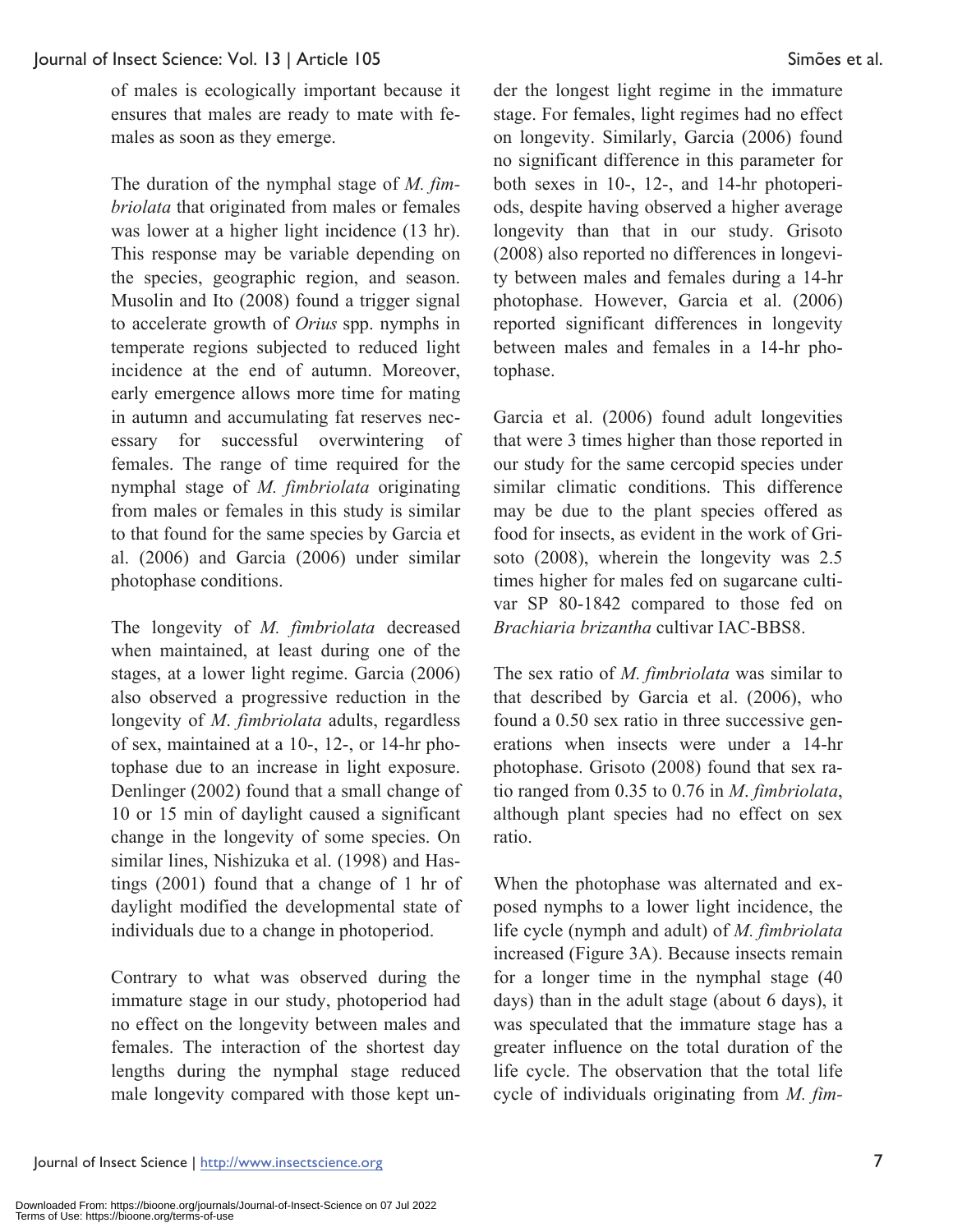*briolata* females was higher than those originating from males (Figure 3B) could be due mainly to the duration of the nymphal stage, because longevity did not differ significantly between sexes (Figure 2B). The values observed for the entire duration of the life cycle were similar to those observed by Garcia (2006) and Grisoto (2008) in similar photophase conditions. However, Garcia et al. (2006) found lower values for the duration of the life cycle for *M*. *fimbriolata* on the same host plant under a 14-hr photophase, as did Ballesteros and Galego (1999) studying *Mahanarva* spp. on *Brachiaria decumbens.* 

The photophase conditions in our study did not alter the average fertility of *M. fimbriolata*, which was in concordance with the results of Garcia (2006) for the same species. However, the values recorded for the number of eggs laid in our study were lower than those obtained by Garcia (2006) and Garcia et al. (2006), which reported a fertility value between 140 and 342 eggs per female, respectively, in a 14-hr photophase. Whereas the conditions of photophase and humidity were similar to those used in our study, it is believed that these variations were promoted by temperature, which oscillated during our study and was constant in the research of Garcia (2006) and Garcia et al. (2006). Another factor is related to the plant genotype, which interferes with spittlebugs' fertility. Grisoto (2008) found 21–187 eggs per female, depending on the grass offered to adults of *M. fimbriolata* kept under identical conditions to those of Garcia (2006) and Garcia et al. (2006).

Light conditions did not affect the number of eggs laid by *M*. *fimbriolata* females each day. Average fecundity divided by longevity of females kept at 25º C and a 14-hr photophase, according to data recorded in the research of Garcia (2006) and Garcia et al. (2006), were on average 16 and 22 times higher than in our study. However, such surveys were conducted under different conditions of temperature and host plant. The average number of non-viable eggs in all treatments was similar to the number found by Garcia (2006), who found 8.5% and 9% non-viable eggs of *M. fimbriolata* under light regimes of 10 and 12 hr, respectively. This result does not corroborate with the results of Magalhães et al. (1987), who found just 36.5% viable eggs for *Deois incompleta* in the laboratory. This difference may be due to intrinsic features of each species.

Hairson Jr. and Kearns (1995) found that photophase regulates diapause in several species in 13 insect orders. Saunders (1965, 1997) and Saunders et al. (1988, 1997, 2003, 2004) described the mechanism involved in regulation. The average number of diapausing eggs observed in all treatments was similar, disagreeing with the results obtained by Evans (1972) in studies on *Aeneolamia varia* in sugarcane. He found that most diapausing eggs in treatments that had a photophase between 12.18 and 12.38 hr differed from those kept in alternate photophases of 10 and 14 hr. This variation can also occur in other insects, such as the pink bollworm, *Pectinophora gossypiella*, which is capable of distinguishing between 12 hr of light (98% diapause) and 14 hr of light (5% diapause) per day in the immature stage (Pittendrigh et al. 1970). Although photoperiod is the environmental factor that stimulates the onset of diapause, temperature can modify this response (Tauber 1986). Wang et al. (2009) demonstrated that high temperature (35° C) reversed the effect of short days on diapause induction in *Sericinus montelus* pupae. As in the our study, the insects were in a greenhouse at an average temperature of 21° C, but the temperature ex-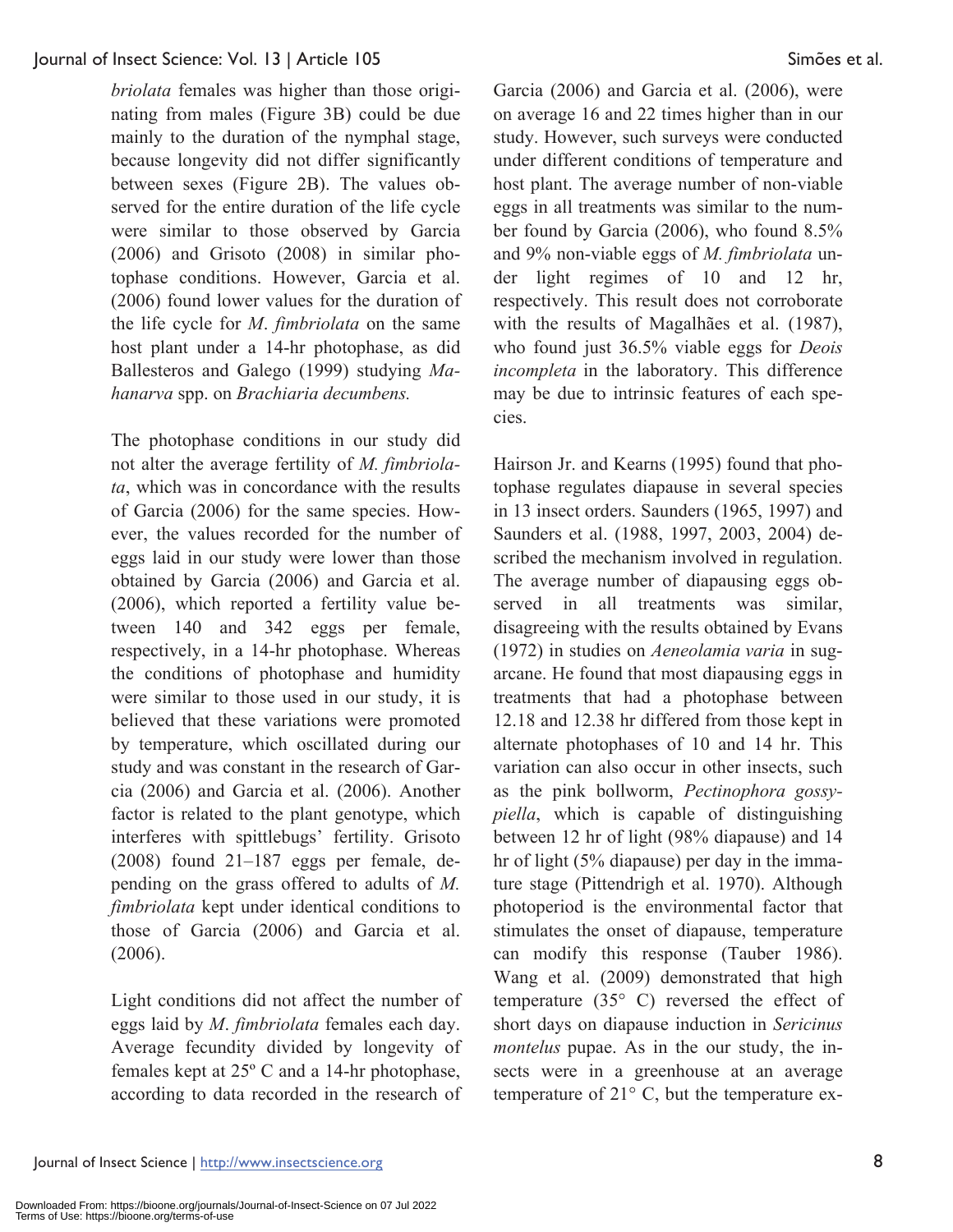ceeded 35° C at certain periods of the day, which may have inhibited the occurrence of diapausing eggs even when insects were exposed to low light incidence. It is important to emphasize that the production of diapausing eggs is an important strategy for the persistence of spittlebugs as a pest in sugar cane. However, photophase conditions did not trigger an increase in the number of diapausing eggs in this study.

In future studies, researchers should test other light incidences in association with different temperatures to predict the occurrence of peaks in the abundance of spittlebugs and availability of specimens for experimental breeding. This information may contribute to the integrated management of these cercopids by assisting in decision making on the control method to be adopted.

# **Acknowledgements**

This research was supported by Fundação de Amparo à Pesquisa do Estado de Minas Gerais (FAPEMIG) and Conselho Nacional de Pesquisa (CNPq).

# **References**

Castro U, Morales A, Peck DC. 2005. Dinámica poblacional y fenología del salivazo de los pastos *Zulia carbonaria* (Lallemand) (Homptera: Cercopidae) em el valle geográfico del Río Cáuca, Colombia. *Neotropical Entomology* 34: 459–470.

Denlinger DL. 2002. Regulation of diapause. *Annual Review Entomology* 47: 93–122.

Evans DE. 1972. *Studies of egg diapause in Aeneolamia varia saccharina Dist. (Homoptera: Cercopidae)*. Ph.D. Thesis, London University, Reino Unido.

Fewkes DW. 1969. The biology of sugarcane froghoppers. In: Williams JR, Metcalfe JR, Mungomery RW, Mathes R, Editors. *Pests of sugar cane*. pp. 283–307. Elsevier.

Garcia JF. 2006. *Biecologia e manejo da cigarrinha-das-raízes, Mahanarva fimbriolata (Stal, 1854) (Hemiptera: Cercopidae) em cana-de-açúcar*. Ph.D. Thesis, Universidade de São Paulo, São Paulo.

Garcia JF, Botelho PSM, Parra JRP. 2006. Biology and fertility life table of *Mahanarva fimbriolata* (Stal) (Hemiptera: Cercopidae) in sugarcane. *Scientia Agricola* 63: 317–320.

Ballesteros GYX, Galego RCP. 1999. *Biología y comportamiento de Mahanarva sp. (Homoptera: Cercopidae) bajo condiciones de invernadero*. Trabajo de Grado de Zootecnista, Universidade de la Amazônia. Florencia Colombia.

Grisoto E. 2008. *Resistência de gramíneas a Mahanarva fimbriolata (Stal, 1854) (Hemiptera: Cercopidae)*. M.S. Dissertation, Universidade de São Paulo, São Paulo.

Guagliumi P. 1972/1973. *Pragas da cana-deaçúcar no Nordeste do Brasil*. Instituto do Açúcar e Álcool.

Guagliumi P. 1969. *Relatórios sobre pesquisa referentes à cigarrinha-da-cana*. Instituto do Açúcar e Álcool.

Hairston Jr NG, Kearns CM. 1995. The interaction of photoperiod and temperature in diapauses timing: A copepod example. *Biological Bulletin* 189: 42–48.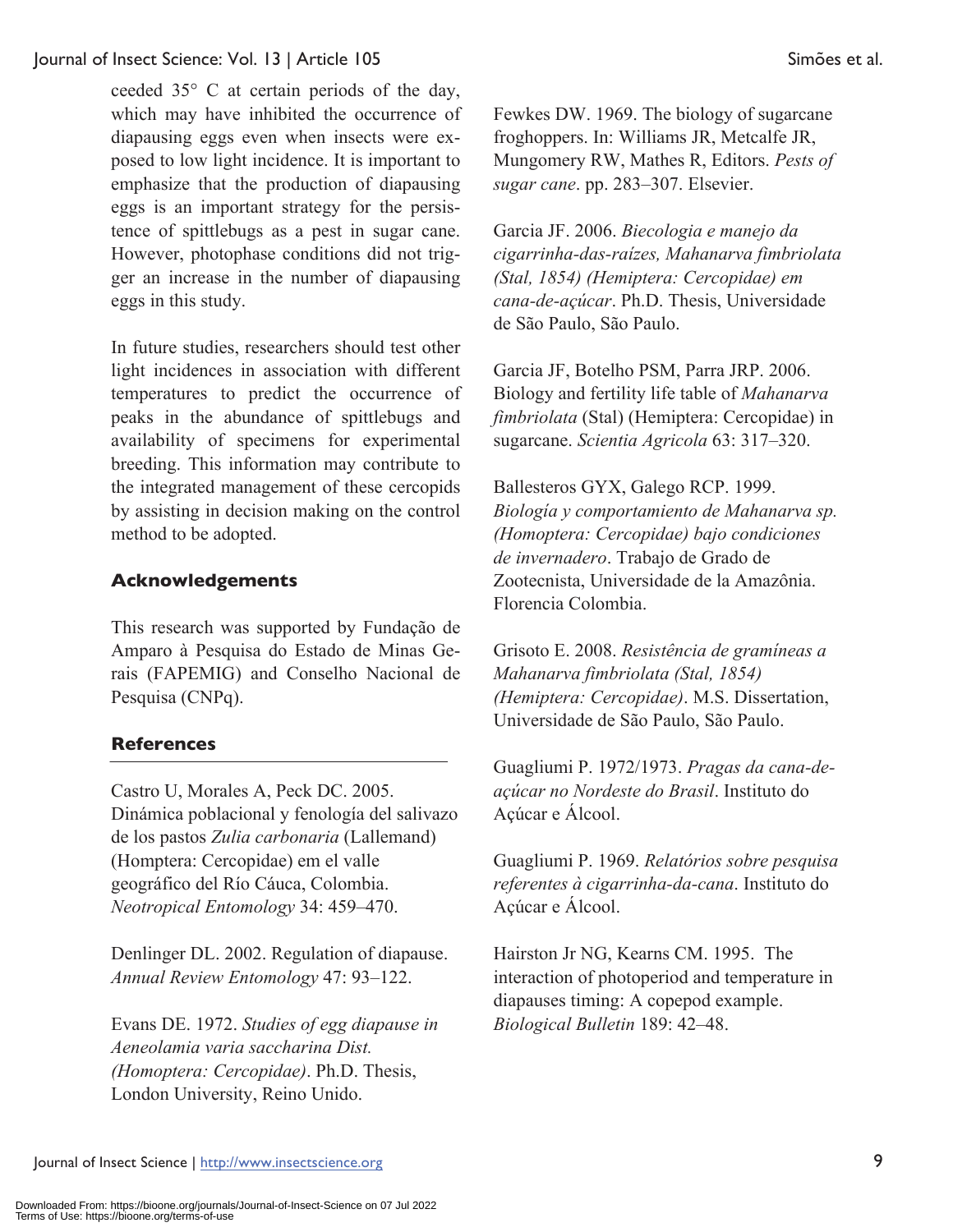Hastings MH. 2001. Adaptation to seasonal change: photoperiodism and its mechanism. *Journal of Biological Rhythms* 16: 283–301.

Magalhães BP, Parra JRP, Silva AB. 1987. Técnica de criação e biologia de *Deois incompleta* em *Brachiaria*. *Pesquisa Agropecuária Brasileira* 22: 137–144.

Mendonça AF. 1996. *Pragas da cana-deaçúcar*. Insetos & Cia.

Musolin DL, Ito K. 2008. Photoperiodic and temperature control of nymphal development and induction of reproductive diapauses in two predatory *Orius* bugs: interspecific and geographic differences. *Physiological Entomology* 33: 291–301.

Nishizuka M, Azuma A, Masaki S. 1998. Diapause response to photoperiod and temperature in *Lepisma saccharina* Linnaeus (Thysanura: Lepismatidae). *Entomological Science* 1: 7–14.

Observatório Nacional. 2008. *Anuário Interativo do Observatório Nacional*. Available online: http://euler.on.br/ephemeris

Peck DC. 2002. Distribución y reconocimiento del salivazo de los pastos (Homoptera: Cercopidae) em la Costa Caribe de Colombia. *Pasturas Tropicales* 24: 4–15.

Peck DC. 2004. Identity and first record of the spittlebug *Mahanarva bipars* (Hemiptera: Auchenorrhyncha: Cercopidae) on sugarcane in Colombia. *Florida Entomologist* 87: 82–84.

Pittendrigh CS, Eichhorn JH, Minis DH, Bruce VG. 1970. Circadian systems VI. Photoperiodic time measurement in *Pectinophora gossypiella*. *Proceeding of the*  *National Academy Sciences USA* 66: 758– 764.

Ribemboim JA, Cisneiros GMA. 1967. *Contribuição ao estudo da biologia da cigarrinha da cana-de-açúcar (Mahanarva indicata) (Distant, 1909) em Pernambuco*. Comissão Executiva de Defesa Sanitária da Lavoura Canavieira de Pernambuco (Boletim 23).

Rodríguez JC, Peck DC. 2007. Biología e hábitos de *Mahanarva andigena* (Hemiptera: Cercopidae) em condiciones de casa de malla. *Revista Colombiana* 33: 31–35.

Saunders DS. 1965. Larval diapauses of maternal origin: Induction of diapauses in *Nasonia vitripennis* (Walk.) (Hymenoptera: Pteromalidae). *Journal of Experimental Biology* 42: 495–508.

Saunders DS. 1997. Insect circadian rhythms and photoperiodism. *Invertebrate Neuroscience* 3: 155–164.

Saunders DS, Cymborowski B. 2003. Selection for high diapauses incidence in blow flies (*Calliphora vicina*) maintained under long days increases the maternal critical daylength: some consequences for the photoperiodic clock. *Journal of Insect Fisiology* 49: 777–784.

Saunders DS, Lewis RD. 1988. The photoperiodic clock and counter mechanism in two species of flies: evidence for damped circadian oscillators in time measurement. *Journal Comparative and Phisiological A* 163: 365–371.

Saunders DS, Lewis RD, Warman GR. 2004. Photoperiodic induction of diapause: opening